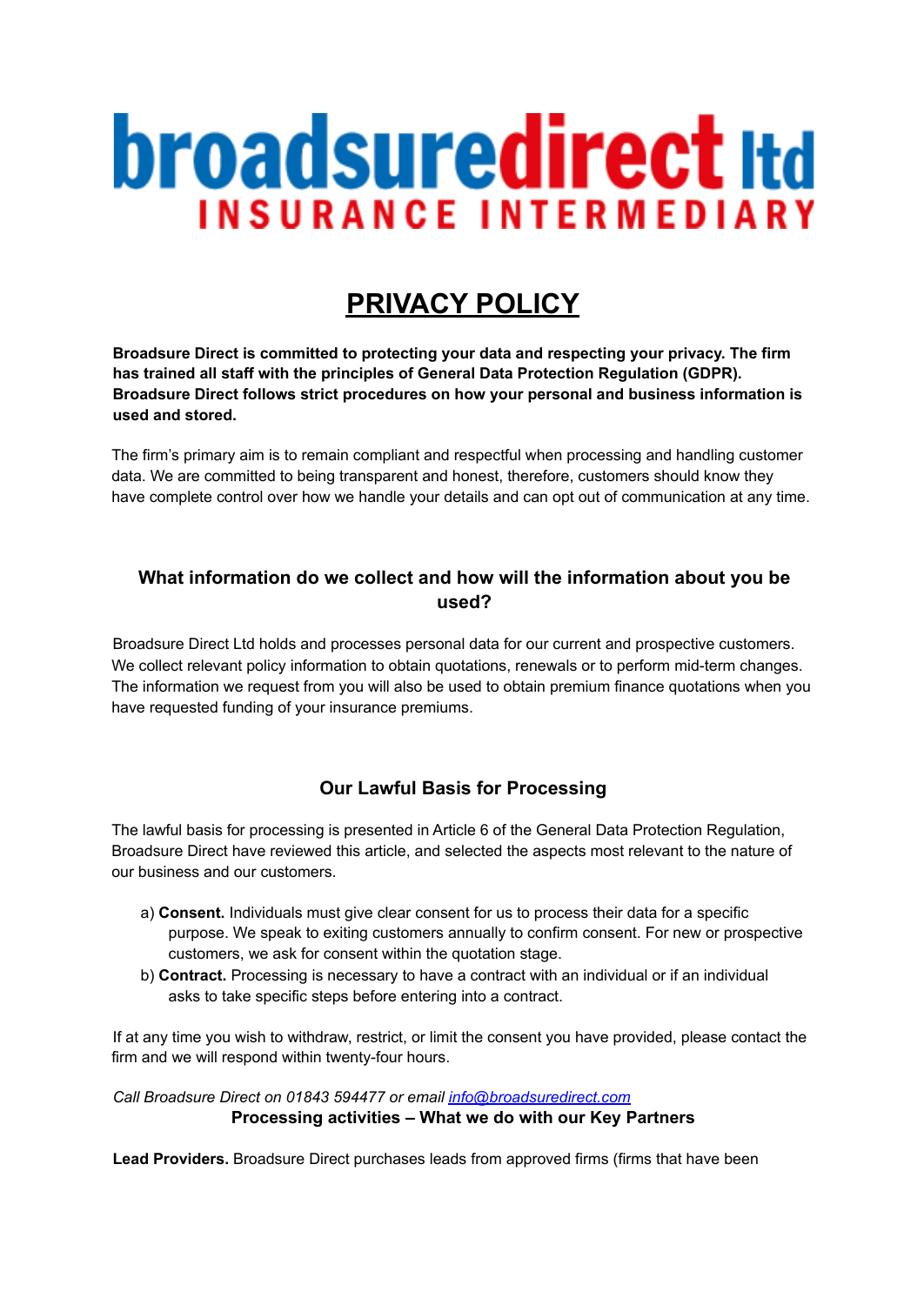reviewed to ensure they remain relevant and compliant).

**Insurance Companies.** Broadsure Direct will share your information with our panel of approved insurers to obtain quotations for requested policies and appropriate accompanying policies. We also administer claims and general policy changes on the customers and insurers behalf, as well as communicating information requests and receipts between both.

**Finance Houses.** Broadsure will arrange and administer finance proposals to secure funding upon request for customer's insurance policies, which also aligns with our scope of permission.

**Compliance.** Broadsure Direct shares information with our compliance consultants (usually by file audits) to determine key performance indicators, amongst other metrics, which relates to the firm's TCF (treating customers fairly) regime.

**Solicitors.** A firm of solicitors are used to provide customers with accidental management services. Broadsure Direct will not pass your information to the firm of solicitors unless an individual explicitly requests us to. We will administer by leasing between you both when required.

#### **Access to your Information and your Right to be Forgotten**

Our customers have the right to request a copy of the information held by Broadsure Direct.

You have the right, at any time, to ask us to correct or remove information you think is inaccurate. We do not charge for this service. Please contact our team for us to make the appropriate changes for you:

#### *Call us on 01843 594477 or email our compliance officer, info@broadsuredirect.com*

Current policy data requests are handled within twenty-four hours, expired policies (within the current business year) may take up to seven days, and all other requests are handled within thirty days.

#### **Retention**

All sensitive data that needs to be discarded is separated at the source immediately and is kept in a secured bin that is identified by a colour coded system. These bins are collected daily and are subject to onsite industrial cross shredding. Information from a policy that has been lapsed or cancelled is securely kept for a period of seven years.

#### **How we Update and Remove the Data**

Broadsure Direct will review and correct customer data throughout the year and upon renewal. It is the firm's policy to speak to the customer on or around their renewal date. The firm will react immediately when inaccurate data is identified by making amendments to the original source and any third parties that the firm has shared data with. The firm will act quickly to identify and amend these inaccuracies or potential breaches.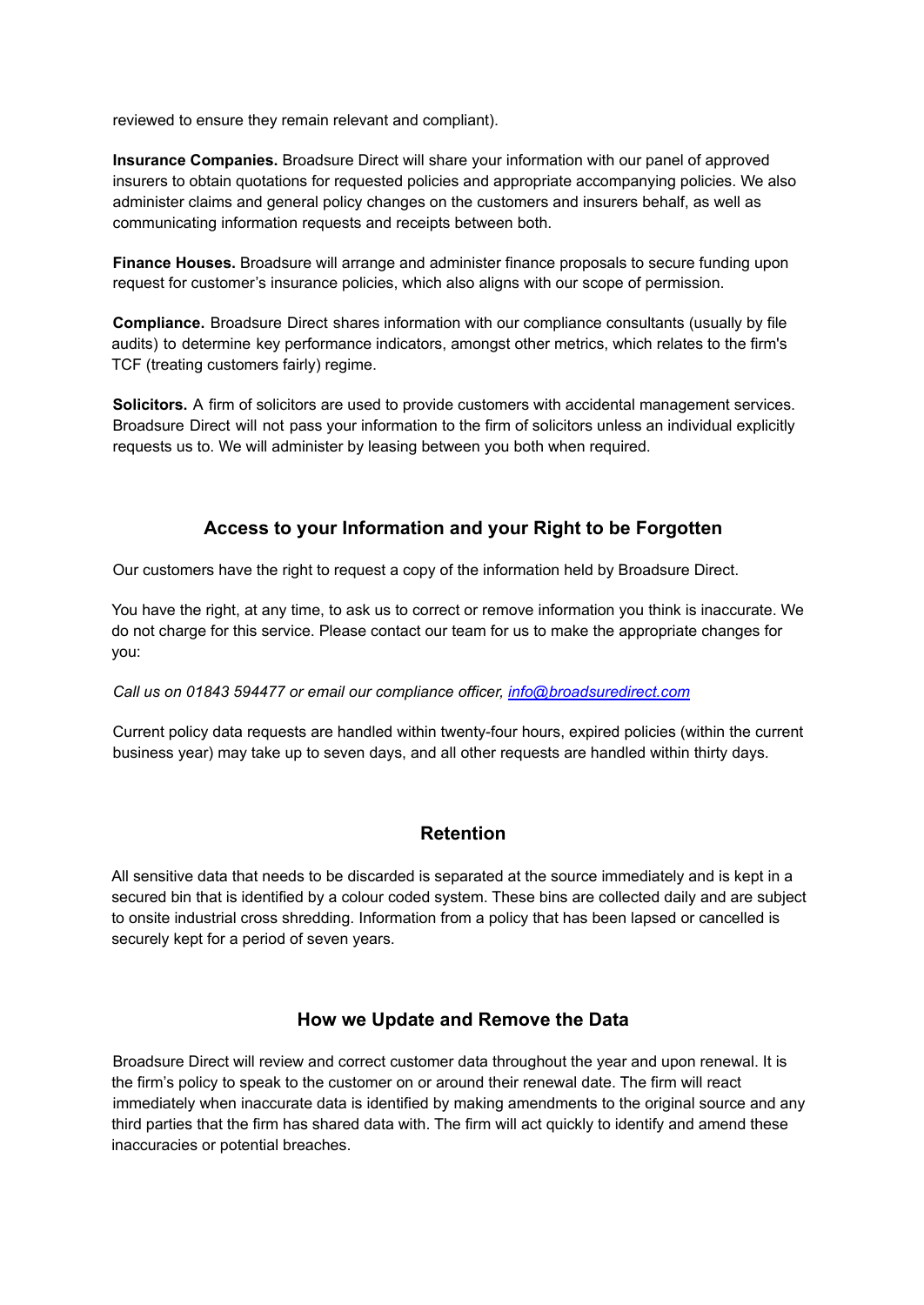### **Marketing**

Verbal consent is obtained when initially speaking to prospective customers, arranging new policies and annually (upon renewal). When given consent, we will also use personal data to send marketing communications for products and services that may be of benefit to the customer. Our customers will decide how they want to be contacted, whether this is by email, phone or text messages, and communication preferences can be updated at any time. Broadsure Direct may also be in contact to update and refresh your communication preferences.

#### **Prospective Customers**

To facilitate a quotation and financing for insurance (and associated) products, Broadsure Direct will need to gain clear and verbal consent from the individual before we begin. Broadsure Direct will always gain your consent to contact you in the future where we are unsuccessful with the current years offer. Please notify your telesales person immediately should you not want to receive further contact; for a formal response, email your request to *lynnejacques@broadsuredirect.com.*

# **Existing Customers**

Throughout the year and without fail annually upon renewal, we will request your consent to market to you current and relevant products from our key providers.

Broadsure Direct will request your consent, annually and throughout the year, to send communications regarding relevant products from our key providers. Please notify your telesales person immediately should you not want to receive further contact; for a formal response, email your request to *info@broadsuredirect.com*

#### **Website**

The firms' only website address is *www.broadsuredirect.com.* Website forms are used to collect basic quotation information which is then directed to our main office via email. The website is not used to administer insurance contracts, because the firm remains as a telesales and face-to-face broker. This Privacy Policy is also available on our website along with our Complaints Procedure.

If you have any questions or comments regarding our website, you can call us on *01843 594477,* or email *lynnejacques@broadsuredirect.com*

Our website does contain links to third party sites. This Privacy Policy only applies to Broadsure Direct's website; if diverted to another page, individuals should understand that the Privacy Policy may differ.

#### **Cookies**

Cookies are files created by websites an individual visits. They make online experiences easier by saving information, which may then be used to track the way a site is being used and visitor behaviour information which can aid statistical reports. You may decide not to accept cookies or to remove cookies entirely from your browser, but in a few cases, our website features may not function as a